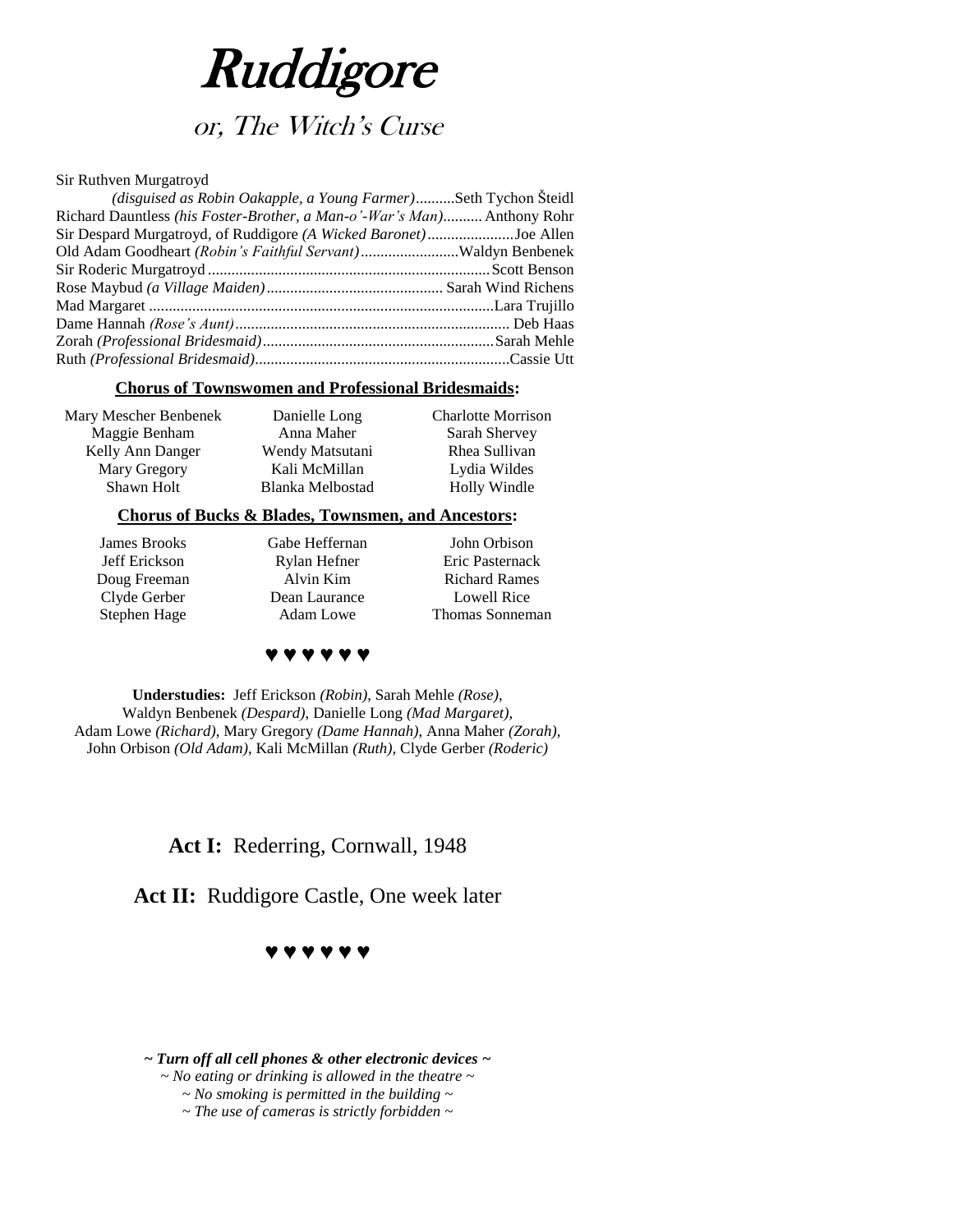### **DIRECTOR'S NOTE**

In the G&S canon, *Ruddigore* came after the phenomenal success of *The Mikado—*a tough act to follow if there ever was one. Gilbert settled on the idea of parodying Victorian melodrama, an art form that started in the early 1800s and continued well into the century. The stock characters and situations for melodrama*—*the stalwart hero, the innocent damsel in distress, the wicked, mustachioed villain ("you MUST pay the rent!"), paranormal activity, the exotic locales*—*are somewhat familiar to a modern audience through parodies from the 20<sup>th</sup> century that many of us grew up with, like *Dudley Do-Right* and sketches from *The Carol Burnett Show.*

A direct descendent of melodrama is *Film Noir*. As I began to dig into this genre as a possible backdrop for our show, I realized that G&S is simply too buoyant to be contained in this one rather grim framework. So, we've drawn from film classics of the period*—*from hard-boiled detective dramas, to screwball comedies, to ebullient MGM musicals to bring our *Ruddigore* to life. So, yes . . . we've taken some liberties. I know that will be a concern to some. I promise that we've tried to remain true to the spirit of Gilbert's original parody . . . we've just brought the object of the parody a little closer to home.

So, sit back and set your *way back machine* to 1948. The war is over. The golden years of Hollywood cinema are in their prime . . . and you're in a fishing village in southern England. Okay, . . . GO!

#### – Joe Andrews

P.S. A reminder that mounting a full-scale production of Gilbert & Sullivan with a full, live orchestra is as rare as it is expensive. But it is so necessary in times of tumult and divisiveness to have a few precious moments where we can simply sit back and *enjoy*. Won't you please consider a donation to our company to ensure that we can continue to bring you this "inestimable treasure for all the world holds dear." Visit [gsvloc.org/donate](http://gsvloc.org/donate)

#### **SYNOPSIS**

**Act I** — The corps of Professional Bridesmaids of the village of Rederring bemoans the fact that no one requires their services, since all the eligible men are waiting until pretty Rose Maybud makes up her mind whom to marry. Rose's old aunt Hannah explains her own unhappy romantic history with Roderic Murgatroyd, Baronet of Ruddigore. A witch had cursed the family, compelling each inheritor of the title to became a Bad Baronet, forced to commit one crime per day or die in agony. Learning this, Hannah renounced Roderic, who died ten years ago.

Rose's most likely suitor, Robin Oakapple, is too shy to propose, and Rose herself is hampered by the strictures of etiquette. Robin is really Sir Ruthven Murgatroyd, rightful heir to the Baronetcy of Ruddigore. Rather than succeed to the title and its curse, he has run away and left his younger brother, Despard, to inherit.

The sailor Richard Dauntless offers to help Robin by speaking to Rose on his behalf. However, the sight of Rose makes Richard decide to woo her for himself. He succeeds, but when the disappointed Robin reveals his feelings, Rose engages herself to him instead. We then meet Mad Margaret, yet another victim of the curse, unhinged by the loss of her love, Despard, when he became a Bad Baronet. A chorus of "Bucks and Blades" (dandies from the city) charm the local women. To regain Rose, the rejected Richard decides to reveal Robin's secret identity to Despard (who had thought his older brother dead). Robin is publicly exposed as the true Bad Baronet. Rose then renounces him and reluctantly resumes her engagement to Richard. Despard, freed from the curse, returns to Mad Margaret.

Act  $II$  — After a week, Robin is finding it hard to fulfill his crime quotient. Rose and Richard come to the castle to ask his consent for their marriage—which he grudgingly gives. Alone and miserable, he appeals to his ancestral Bad Baronets for mercy. Led by Roderic, the most recent of the ghosts, they come to life to review his supposed life of crime so far. They demand he "carry off a lady" before nightfall, which he sends his retainer Old Adam to do. When Despard and Margaret, now reformed, come to urge Robin to give up his evil ways, he agrees. Alas, Adam has already carried off a maiden and brought her to the castle. Can there be a Gilbertian legal loophole to save Robin from a life of crime or an agonized death? (And maybe even get Rose back in his arms?)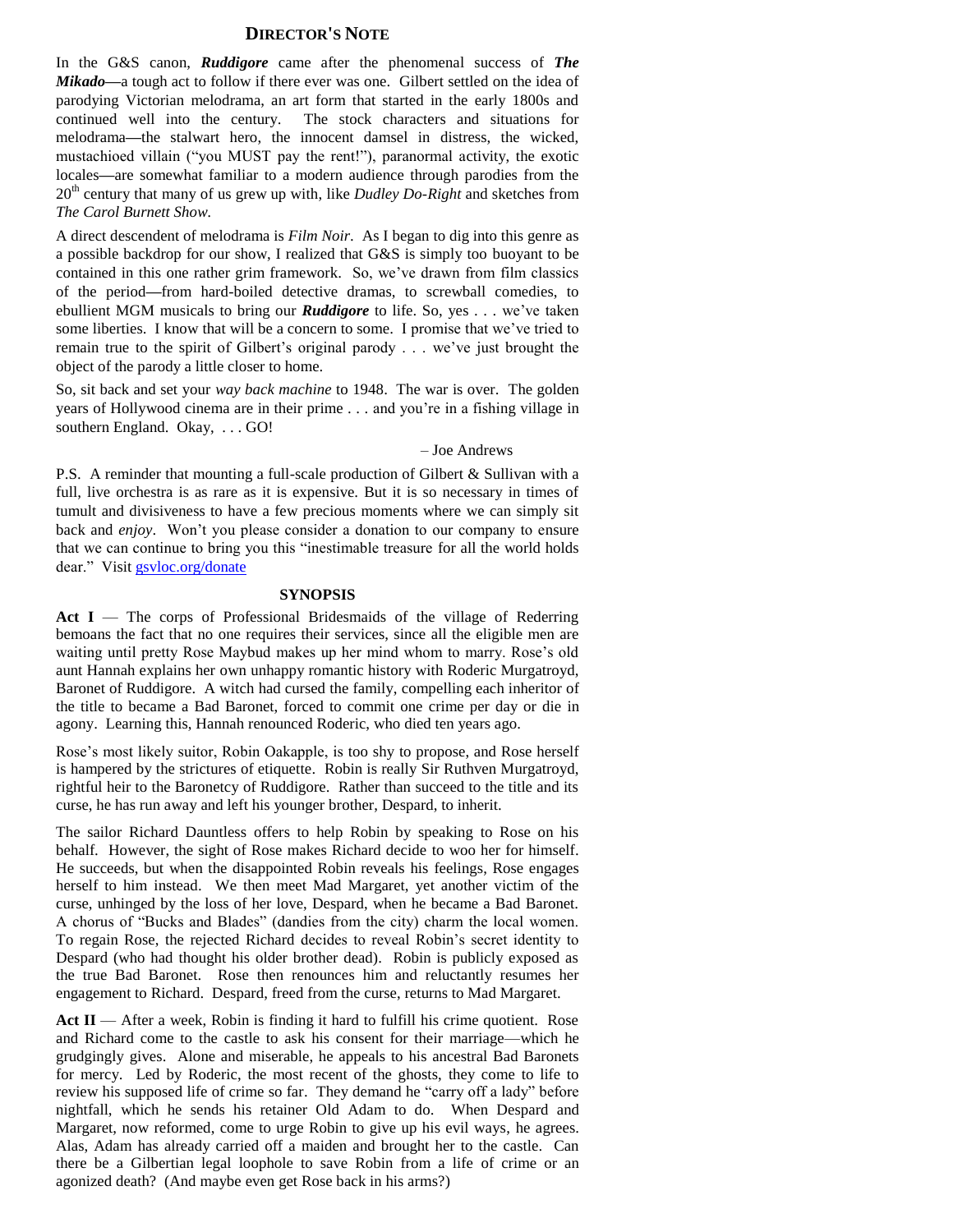### **PRODUCTION STAFF**

| Concept, Additional Dialogue & Cell Phone Lyrics Joe Andrews            |                                                      |
|-------------------------------------------------------------------------|------------------------------------------------------|
|                                                                         |                                                      |
|                                                                         |                                                      |
| New Music Arrangement ("When the Night Wind Howls") Denise Prosek       |                                                      |
|                                                                         |                                                      |
|                                                                         |                                                      |
|                                                                         |                                                      |
|                                                                         |                                                      |
|                                                                         |                                                      |
|                                                                         | Steve Schellenberg, Kris Johanneck, and cast members |
|                                                                         |                                                      |
|                                                                         | Paul Kovacovic, Lawrence Henry                       |
|                                                                         |                                                      |
|                                                                         |                                                      |
| Preshow Advertising Creative Team  Joe Andrews, Kate Boud, Stephen Hage |                                                      |
|                                                                         | Scott Stivers, Holly Windle                          |
|                                                                         |                                                      |
|                                                                         |                                                      |
|                                                                         |                                                      |
| Ticket HelpersJulie Hefner, Bill Hefner, Jim Ockuly, Edgar Ockuly       |                                                      |
|                                                                         | Barb Hovey, and cast members                         |

|--|--|--|--|

### *The Board:*

### **ORCHESTRA**

| Violin ICandice McCardle, (Concertmaster), Derick Rehurek, Eva Zorn         |
|-----------------------------------------------------------------------------|
| Daniel Werl, Linda Ruetz, Victoria Athmann, Dan Sadoff                      |
|                                                                             |
| Karen Neinstadt, Beth Henningsen, Maya Gitch                                |
|                                                                             |
| Laura Bidgood, Teresa Mager                                                 |
|                                                                             |
| Holly MacDonald, Amy Samelian                                               |
|                                                                             |
|                                                                             |
| Judith Herring, Russell Dedrick, Polly Meyerding                            |
|                                                                             |
|                                                                             |
|                                                                             |
| Horn  Jeffrey Ohlmann, Chris Hahn, Mike Engh, Beth Trizna, Cristina Werling |
|                                                                             |
|                                                                             |
|                                                                             |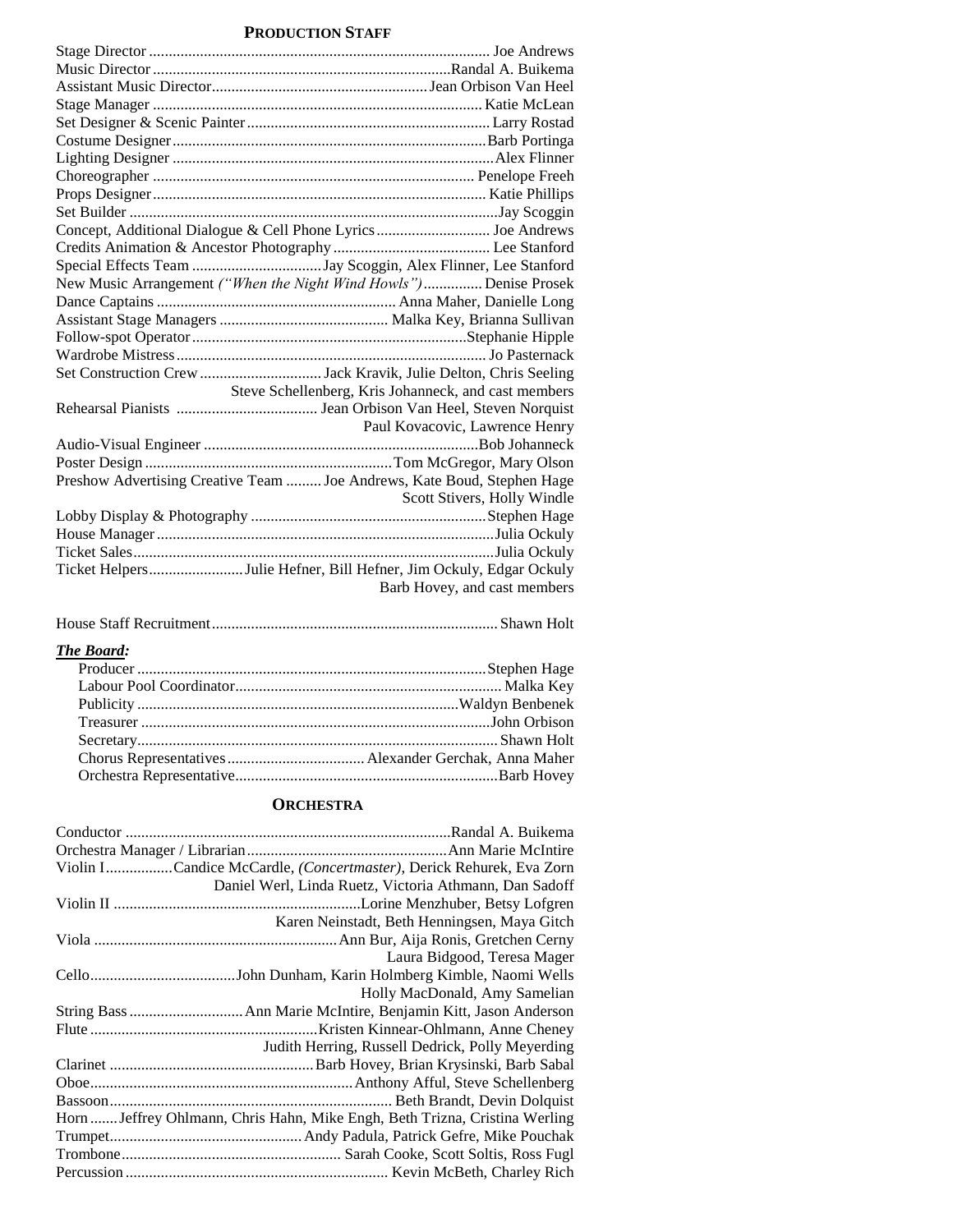**what took place, I ween shook his composure boasted**— believe and thus with sinning **cloyed** — fed up; usually with something sweet (but not here) **I shipped... in a revenue sloop** — I sailed ... in a medium-sized Customs patrol boat **she proved to be a frigate and she up with her ports, and fires with a thirty-two**—the well-armed fighting ship opened her gun-ports (shutters) & fired a 32-lb. cannon shot **which paralyzed the Parley-voo ... only a darned Mounseer ... Froggee answers with a shout ... to fight a French <u>fal-lal</u>** — slang terms for a Frenchman, or in this case, a French ship. *Fal-lal* suggests foppery. **she is sartin for to strike** — certain to strike her colors, i.e. lower her flag in surrender **we up with our helm and we scuds before the breeze** — turned, to sail with the wind **belay ... 'Vast heavin'** — stop ... Stop sighing **and a Barrowknight to boot, if all had their rights** — slang for Baronet **A Crichton of early romance** — James Crichton (1560-1583) brilliant Scottish adventurer **stir it and stump it** — boast, as in making stump speeches (campaign speeches) **From Ovid and Horace to Swinburne and Morris** — Ovid and Horace are famous classical Roman poets; Swinburne a Vicorian aesthetic poet; William Morris was a poet as well as a designer of wallpaper and household furnishings, of the Pre-Raphaelite school. **...be permitted to salute the flag I'm a-goin' to sail under?** — salute also means kiss **a better hand at turning-in a dead-eye don't walk a deck** — applying tension to a kind of crude block-and-tackle apparatus for tightening the shrouds of a mast **Hearts often tack** — change direction **Cheerily carols the lark over the cot** — cottage **Cytherean posies** — lovers' bouquets (the island of Cythera is associated with Aphrodite) **With flattery sated, high-flown and inflated** — filled to capacity **from charms intramural to prettiness rural** — literally, between (city) walls **the sudden transition is simply Elysian** — the heaven-like part of the Greek underworld **Come Amaryllis, come Chloe and Phyllis** — poetic names of rustic Arcadian maidens **stone from a strong catapult (a trice)** — rope-and-pulley arrangement (for a catapult?)

**ought you to stand off-and-on** — nautical for tack in and out along a shore; hence, to dither **His rightful title I have long enjoyed** — in the sense of "had the use of" **but when completely rated Bad Baronet am I** — established

**When I'm a bad Bart I will tell taradiddles** — short for Baronet; taradiddles are fibs **adieu with good grace to my morals sententious** — expressed as maxims or cliches

### **Act II :**

**without the elision** —pronounced as spelled, rather than as usually spoken (i.e. 'Rivven') **Valley-de-sham** — valet-de-chambre, or personal servant (gentleman's gentleman) **When the night-wind howls in the chimney cowls** — hooded chimney-tops **when the footpads quail** — robber or highwayman (to quail is to recoil in fear) **away they go with a mop and a mow** — gestures and grimaces **with his ladye-toast** — lady to whom toasts are drunk **With a kiss, perhaps, on her lantern chaps** — long thin jaws, looking hollow-cheeked **On Thursday I shot a fox** — Fox-hunting country gentlemen protected foxes assiduously so their sport would be better. Shooting one was considered outrageous.

**Eschew melodrama** — abstain from

**give them tea and barley-water** — thin barley broth used medicinally **Basingstoke** — a prosaic town southwest of London (on the rail line to Cornwall) When the tempest 'gan to **lower** — (rhymes with sour) threaten **help him... like the mousie in the fable** — a mouse helped a lion in one of Aesop's tales **why I do not pipe my eye** — cry





### A FOURTH WALL AND GSVLOC **COLLABORATION**

Join us for an immersive staging of the one-act comic operetta. Cox and Box, at a unique location in Northeast Minneapolis.

LIBRETTO: F. C. BURNAND **MUSIC: ARTHUR SULLIVAN DIRECTOR: AMANDA WEIS MUSIC DIRECTOR: JEAN VAN HEEL** 

**FOR TICKETS AND MORE INFO VISIT-**WWW.FOURTHWALLMSP.ORG

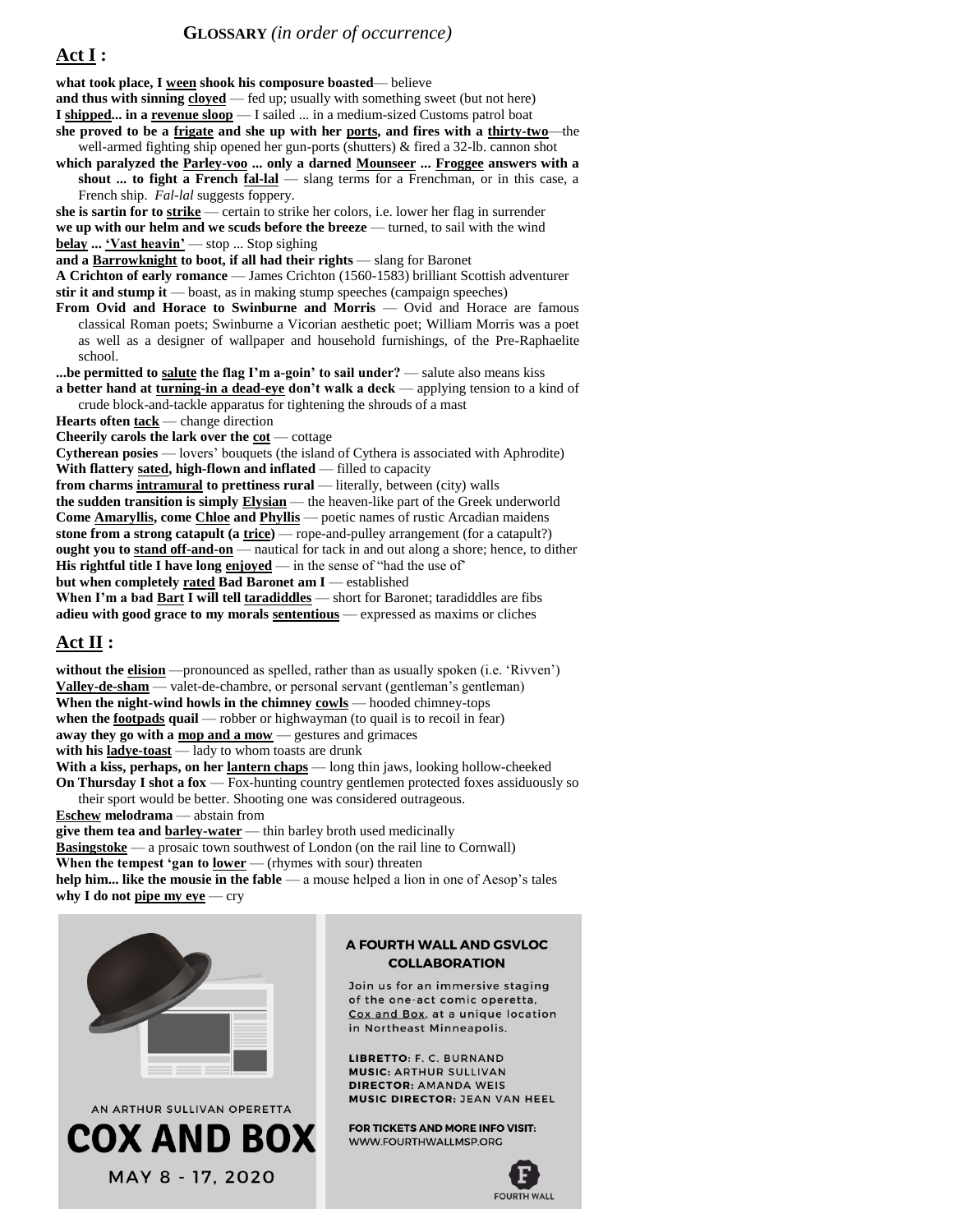### **CONTRIBUTORS**

#### **Noble Ancestors** (\$250 and over)

Christi and Rolf Bolstad  $\bullet$  Bruce Bruemmer  $\bullet$  Anne Cheney  $\bullet$  Dick Fishel  $\bullet$  Eric Newman and Janice Gepner  $\cdot \bullet$  Stephen Hage and Lara Trujillo  $\cdot \bullet$  Nancy and Bill Jones  $\cdot \bullet$ Holly MacDonald and John Orbison ❖ Timothy Schmolke

### **Virtuous Persons** (\$100 - \$249)

Tom and Arlene Alm ❖ Assurant, Inc. ❖ Thomas Crampton ❖ Stephen Davis and Murray Thomas ❖ George Ehrenberg ❖ Lillian and Max Fallek ❖ Gretchen Fogo ❖ Greg and Carol Gross ❖ Doug and Doris Happe ❖ Barbara R. Hauser ❖ Elfrieda Hintze ❖ Barb Hovey ❖ James and Marjorie Jacobsen ❖ Eleanor and Calvin Kendall ❖ John and Lyn Lawyer ❖ Michael Lindsay and Judee Arnstein ❖ Michael Mack ❖ In Memory of Patrick Mack ❖ Gary Maher ❖ Chris Martin ❖ Peter and Karen Mattson ❖ L. David Mech ❖ Alfred P. and Ann M. Moore  $\clubsuit$  Andrew M. Odlyzko  $\clubsuit$  Riley Owens  $\clubsuit$  Lowell and Finola Parsons  $\clubsuit$  Molly Redmond and Steve Ring  $\clubsuit$  Frederick Langendorf and Marian Rubenfeld ◆ Paul and Pat Sackett ◆ Michael Schoeberl ◆ Jeff and Sally Shlosberg ◆ Doug Siems ◆ Richard and Linda Stone ❖ Monika Stumpf ❖ Claire Anne Thoen ❖ Susan and Robert Warde  $\triangleleft$  Elizabeth M. Williams  $\triangleleft$  Janet Zander and Mark Ellenberger

### **Bucks, Blades and Professional Bridesmaids** (up to \$100)

JoAnne Alkire  $\clubsuit$  Anonymous (7)  $\clubsuit$  Jerald Barnard  $\clubsuit$  Bill Barte  $\clubsuit$  Benjamin and Aroti Bayman  $\cdot$  Emma Bentley  $\cdot$  Karen and Phillip Bergem  $\cdot$  Helen Bergren  $\cdot$  Ruth Berman ◆ Julian Bernick ◆ Denise Beusen ◆ Sharon Bigot ◆ Mary Bochnak ◆ Tom Boese ◆ Laurie Brooks ❖ Neal and Marie Buethe ❖ Ben Cannon ❖ Jean Carlson ❖ Barbara Cohen  $\bullet$  Jeanne and David Cornish  $\bullet$  Jeff Disch  $\bullet$  Ginger Dunivan  $\bullet$  Doug and Connie Earl  $\bullet$ Ian and Betsy Ellis ❖ Gary Engstrand and Kathy Jensen ❖ L. Peter and Karen Erickson ❖ Patricia A. Erlandson  $\cdot$  Amy Frankfurt  $\cdot$  Diane Dinndorf Friebe  $\cdot$  Cynthia Fuller  $\cdot$ Gayle Gaskill ❖ Vance Gerchak ❖ Kathleen and Tony Green ❖ John Grossman ❖ Teresa Gruber ❖ Marianne Hageman and Mike Dorn ❖ Vicky and Paul Hagens ❖ Linda and Michael Hancher  $\cdot \cdot$  Jack and Grace Harkness  $\cdot \cdot$  Kris and David Henderson  $\cdot \cdot$  Beth Henningsen ❖ James and Caroline Holden ❖ Delores Holmes ❖ Richard Horton and Victoria Houseman ❖ CJ and Kathleen Howard ❖ Ken Kauffman ❖ Susan Keller ❖ Mary and Steven Kennedy ◆ Margaret Kirkpatrick ◆ Jake Koller ◆ Terry Korupp ◆ Anna Lamb ❖ Dick and Ann Langlie ❖ Jack and Rachel Levitt ❖ Anne Lindgren ❖ Marylee Lyndall ❖ Rod and Joanne MacDonald ❖ Ronald MacKenzie ❖ Dean MacLaughlin and Majlils Jalkio  $\clubsuit$  P.T. and B.B. Magee  $\clubsuit$  Susan McCarthy  $\clubsuit$  Adele Mehta  $\clubsuit$  Judy Morgan ◆ Victoria Morse ◆ Ato Nana-Kweson ◆ Colleen Netzell ◆ Daniel P. O'Neill ◆ Carol Peterson ❖ Denton Peterson ❖ Kathleen Quick ❖ Joe Rine ❖ Abigail Rose ❖ David Rounds  $\cdot$  Steven Schier  $\cdot$  Dennis Shogren  $\cdot$  Glenn Skoy  $\cdot$  David Smeltzer and Rochelle Anderson  $\cdot$  Stacey and David Smith  $\cdot$  Linnea Sodergren  $\cdot$  Kym Spotts  $\cdot$ Leslie and Lee Swenson ❖ Susan Taple ❖ Barbara and Douglas Taylor ❖ Thrivent Financial  $\cdot$  Susan Townsend  $\cdot$  Wes and Cheryl Volkenant  $\cdot$  Brett Wagner  $\cdot$  Ron Wilder ❖ Peg and Dick Woellner ❖ Nevin D. Young

Since its founding in 1979 by Dick Fishel and Jim Hart, the company has produced all the Gilbert and Sullivan shows: *Trial By Jury* (1979), *Patience* (1980), *Iolanthe* (1981), *Princess Ida* (1982), *Ruddigore* (1983), *The Gondoliers* (1984), *The Mikado* (Spring 1985), *The Sorcerer* (Fall 1985), *The Pirates of Penzance* (1986), *The Yeomen of the Guard* (1987), *Utopia, Ltd.* (1988), *H.M.S. Pinafore* (1989), *Patience* (1990), *The Grand Duke* (1991), *Iolanthe* (1992), *Princess Ida* (1993), *The Gondoliers* (1994), *Ruddigore* (1995), *The Mikado* (Spring 1996), *The Zoo* and *Trial By Jury* (Fall 1996), *The Sorcerer* (1997), *The Pirates of Penzance* (1998), *The Yeomen of the Guard* (1999), Offenbach's *Orpheus in the Underworld* (2000), *H.M.S. Pinafore* (2001), *Patience* (2002), *The Grand Duke* (2003), *Iolanthe* (2004), *The Gondoliers* (2005), *Princess Ida* (2006), *The Mikado* (2007), *Utopia, Limited* (2008), *Ruddigore* (2009), *The Sorcerer* (2010), *The Pirates of Penzance* (2011), *Patience* (2012), *The Yeomen of the Guard* (2013), *The Grand Duke (2014), H.M.S. Pinafore* (Spring 2015), *Trial By Jury* (Summer 2015), *Iolanthe* (2016), *The Gondoliers* (Spring 2017), Offenbach's *Orpheus in the Underworld* (Fall 2017), *Princess Ida* (2018), and *The Mikado* (2019) The GSVLOC will present *The Sorcerer* in the Spring of 2021 We will not perform at the Lake Harriet Bandshell this summer, but we'll perform *The Mikado* there in 2021